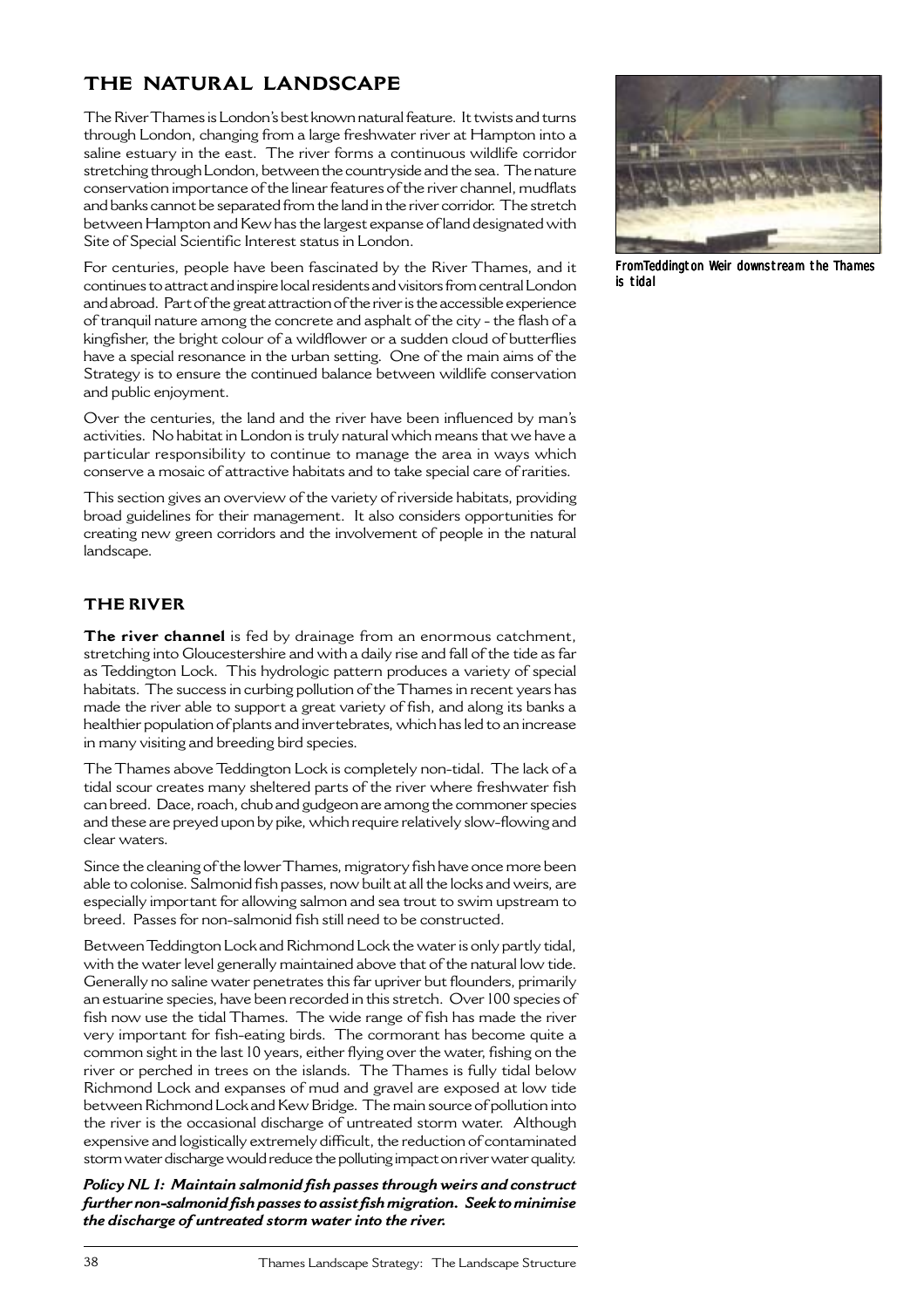**The islands** in the river are important refuges for both plants and animals. Although some of the aits have been developed for housing, many are partly or wholly covered by native vegetation and provide some of the best seminatural habitat for animals along the river. The habitats found on each island and their value for wildlife depend on such factors as size, management, age and frequency of inundation by the tide. In the past, many of the islands would have been covered in osier beds, used for supplying London's basket-making trade. Today, most have been colonised by woodland and plans for recoppicing are in hand.

The most significant islands for nature conservation are Eel Pie Island, Isleworth Ait and Lots and Brentford Aits. All of these have substantial areas of natural vegetation. For example, Isleworth Ait is dominated by mature sycamore woodland with a shrub layer of hawthorn, holly and elder, and a rich ground flora. Brentford Ait, which appears as two islands at high tide when the muddy link is covered over, is flooded during some high tides and consequently consists largely of trees which prefer the very wet conditions, and has little ground flora.

Although logistically difficult, management of the island habitat would increase wildlife diversity. Some open areas should be retained or created for nesting waterfowl. Native trees should generally be favoured over those exotic species of little value to nature conservation when thinning or coppicing the woodland; but woodland management on the islands should be minimal, allowing the trees to grow old and die in place. Where possible, natural regeneration should be encouraged rather than new planting. Where osier beds remain, the re-cutting and subsequent re-growth of the willow will provide thicket conditions favoured by many birds. The habitat could be further enhanced by creating reed beds on the river edge.

*Policy NL 2: Prevent the loss of any further island habitat to development. Maintain islands as quiet refuges, particularly for nesting birds. Where appropriate, encourage natural woodland regeneration and enhance river edges for habitat diversity.*

**The intertidal zone** or foreshore, the area exposed at low tide below Richmond Lock, provides a rich feeding ground for water birds. The intertidal mudflats, formed by the accumulation of silt, have a high density of small invertebrates. For example, around Lots Ait, the mud contains flatworms, freshwater shrimps, and six species of leech. At high tide the birds roost on adjacent high ground while fish take their turn at feeding on these rich areas.

Intertidal vegetation is also vitally important for supporting large numbers of invertebrates and birds. Areas of semi-natural river edge are very scarce in London, and the most important one upstream of central London is the Syon Park meadows and muds. Designated as an SSSI, it is a unique area of flood meadow and wet woodland dissected by tidal creeks which open onto the Thames. There is a large reedbed with a variety of characteristic plant species and rare species of snail. The site is well used by a variety of birds, including herons and cormorants.

The littoral gravel areas provide an important habitat, being used as refugia, feeding, spawning and nursery grounds by many fish species, notably bass, sand-smelt and flounder.

*Policy NL 3: Take opportunities, now that the Thames Barrier has reduced the risk of serious flooding, to adapt the artificial embankment to allow the foreshore and a more natural edge to evolve, providing this does not prejudice recreation potential. Prevent built development from encroaching into the river channel. Conduct a comprehensive ecological evaluation of intertidal areas to determine management procedures and potential for public access.*



Low tide at Brentford. The intertidal mudflats are an important nature conservation resource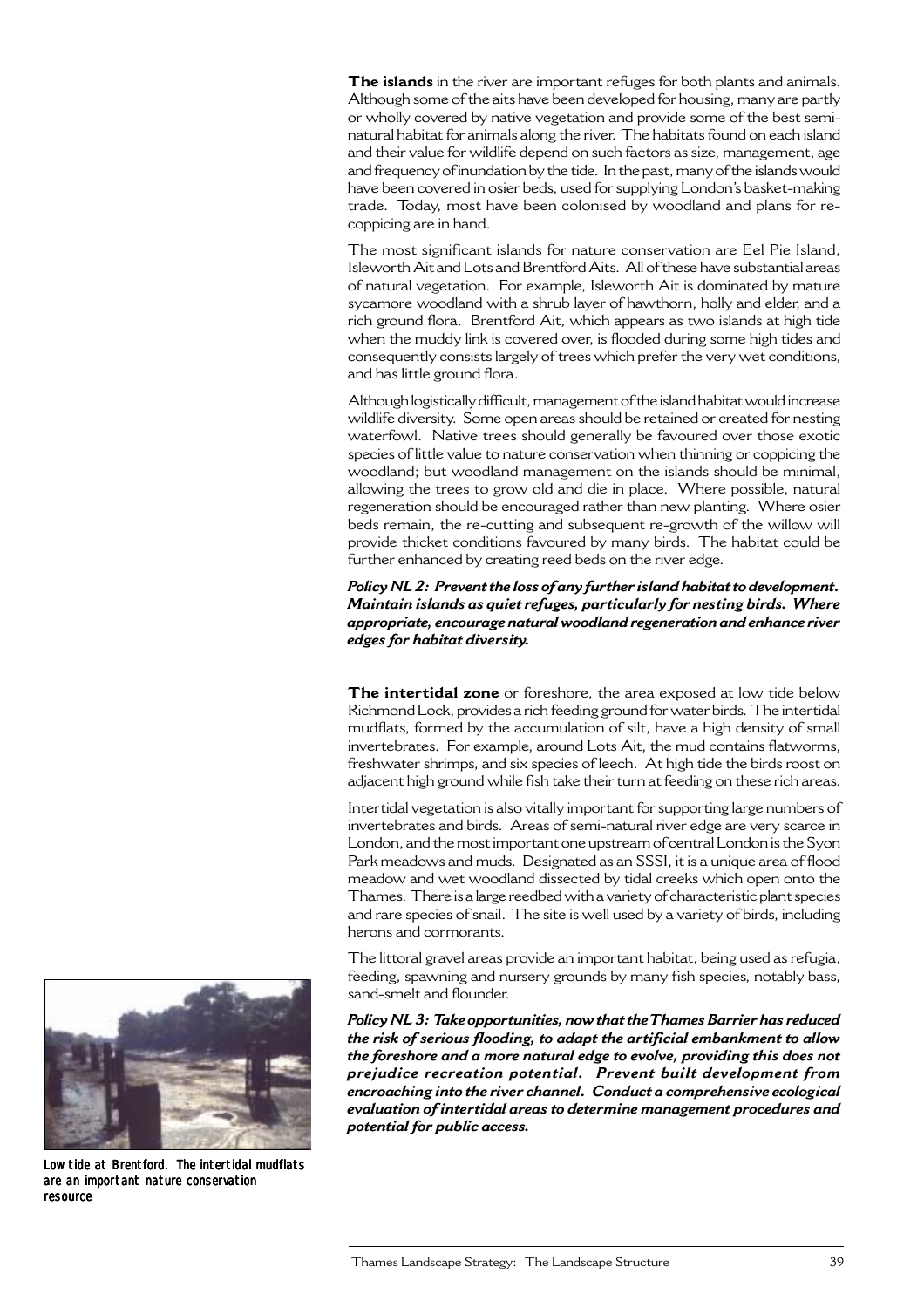Although **the river banks** are now largely artificial embankments, they can still provide a valuable habitat.

Vertical cliffs of sterile wall, notably the solid concrete constructions at Kew Gardens, provide little value to wildlife. But on more gently sloping walls, and on those which are loosely constructed or crumbling, plants are able to colonise and consequently provide areas for invertebrates to feed. Mute swans, mallard, coot, and moorhens feed on the invertebrates and also the green algae on the walls.

Jetties, docks and barges provide roosts for a variety of birds above the water, while below the surface, wooden structures are valuable for crustaceans, the shipworm and other bivalves.

There is a valuable range of plants on the banks, some preferring the lower, wet situation, and others the drier bank top. In some places, trees and scrub have gained a root hold on the bank and provide shelter, shade and roosting places. However, the shade of the trees has a direct effect on the underlying ground flora, reducing the variety of plants which mature to produce seed and hence gradually changing the flora to a limited number of shade-bearing species. The introduction of a rotational management regime on a 10-15 year cycle would allow plant colonisation between repair programmes.

*Policy NL 4: Construct the banks with materials which accommodate plants. Actively manage the plant and tree growth on a rotational basis to provide both a mosaic of sun and shade for plants, roosting and breeding places for birds, and attractive river banks for people enjoying the river.*

**The towpath** runs along one or both sides of the river all the way from Hampton to Kew. Though the width of the towpath varies considerably. The vegetation on the edges of the path creates an important linear green corridor. The wild flowers, quite a number of which are rare in London, attract many invertebrates to feed. The purple hairstreak butterfly, for example, can be seen feeding on the bramble flowers along the edge of the towpath beside Kew Gardens. While trees provide some shelter from wind, the shade they cast may reduce the floristic interest of the towpath edges.

*Policy NL 5: Manage the towpath edges to ensure a variety of valuable habitats. Where appropriate, manage encroaching scrub on a rotational basis to maintain open areas, cutting grass and other low vegetation annually and removing all the cut material.*

There are no fewer than six **tributaries and channels** entering the Thames between Hampton and Kew. These tributaries extend the river habitat beyond the Thames, providing a corridor visibly used by birds, including even kingfishers. These tributary creeks are also important for fish as they provide valuable refuges, feeding grounds, spawning areas and access routes to less disturbed freshwater reaches. The River Crane is tidal for 800 metres and the river channel has considerable ecological value. On the muddy banks aquatic plants include celery-leaved crowfoot, water-pepper, gypsy-wort and hemlock water dropwort.

Apart from the Longford River, most of these rivers pass through built up areas, before entering the Thames, with little natural vegetation or open space alongside. The main Thames channel is therefore the principal corridor.

*Policy NL 6***:** *Create new habitats along the Thames tributaries and channels to provide an improved wildlife corridor. Build fish passes into the weirs on the tributaries to assist fish to reach quieter stretches.*



The harsh concrete revetments at Kew are hostile to people and wildlife. More sensitive treatments might be considered now that the Thames Barrier is in position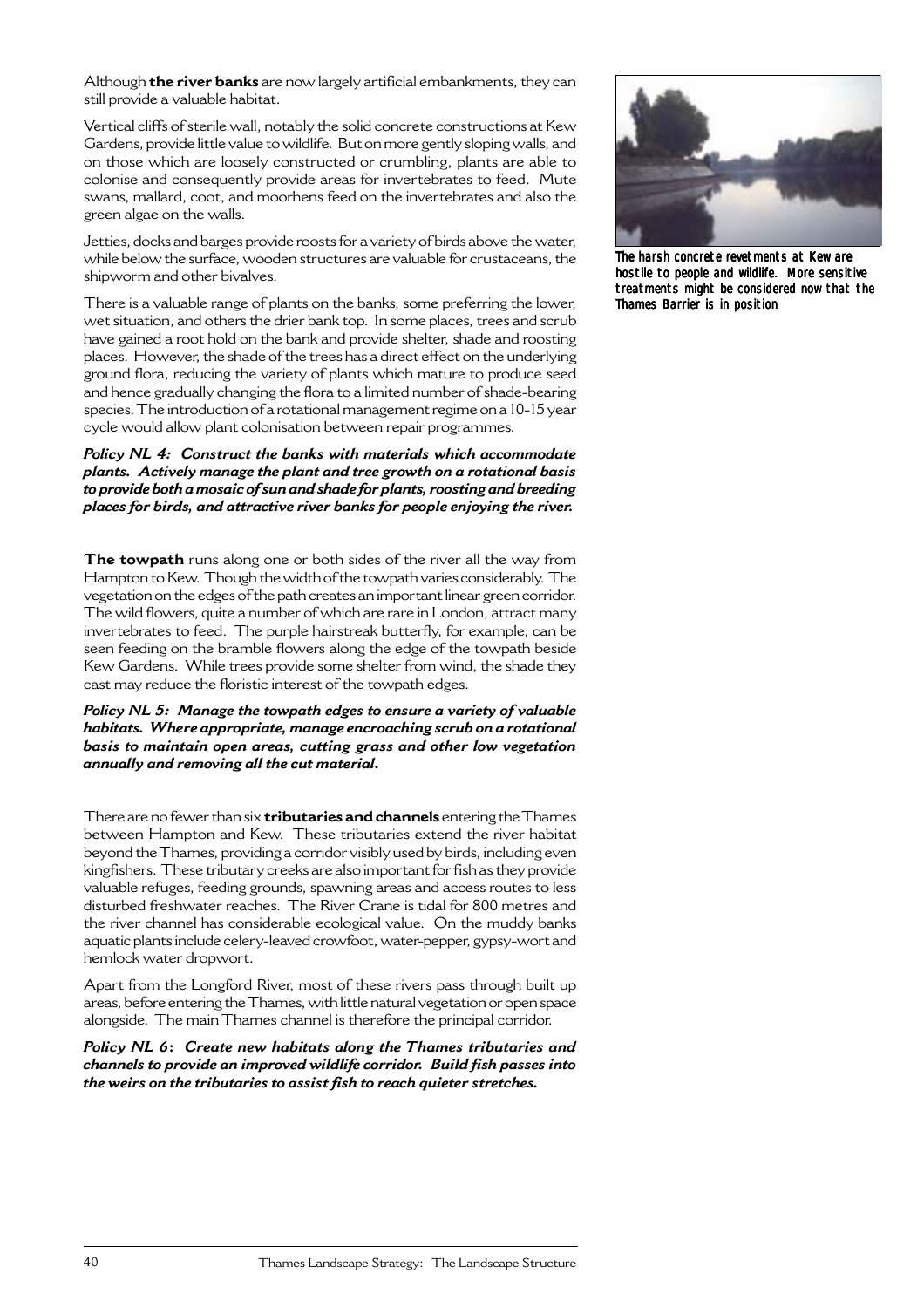# **HABITATS IN THE RIVER CORRIDOR**

The natural landscape reflects, through the plants which cloak it, the underlying geology and man's influence upon it. The Thames landscape has been formed over millions of years. As already described under Historical and Cultural Landscape, some 70 million years ago much of the London area was covered by the sea, which resulted in a deposition of L**ondon Clay**. There are now only a few places where London Clay is found at the surface, mainly within the valleys of the Rivers Crane and Brent where it has been reexposed by erosion, and also where it is exposed over parts of Richmond Park. Because of its poor drainage qualities, the clay has marshy habitats associated with it, often damp woodland.

In contrast to the clay, the gravels are free draining and support dry acidic grassland. Today, Richmond Park and Hampton Court Park are the main areas where acid-loving plants indicate the underlying acidic gravels. The gravels also make a good substrate for building and have largely been covered by urban development. Apart from Richmond Park, it is therefore only where there has been a risk of flooding close to the rivers that gravels are now seen near to the surface. There are river terrace gravels near the Thames at Isleworth and Syon. The gravel under Ham Lands was excavated in the first half of the 20th century and has been infilled. Elsewhere flanking parts of the Thames, Crane and Brent, there is often a superficial layer of **alluvium** deposited in relatively recent years by the rivers, making the land more fertile and less acidic. Some important meadows survive, such as the Syon tide meadows, but more often a lack of management has led to the development of woodland on the alluvium.

The land in the river corridor between Hampton and Kew supports a remarkably rich mosaic of woodland, scrub, grassland and wetland habitats. In many places, all of these habitats are found together. There is a great diversity of plants and animals, including numerous species which are rare in London $25$ .

#### **Grassland**

Due to the history of the area, significant grasslands still survive, never having been treated with chemicals or fertilisers. Richmond Park's acidic grasslands are the most extensive in London and because of this, together with the importance of the Park's ancient trees and wetland habitats, it has been designated a Site of Special Scientific Interest by English Nature. Bushy Park and Hampton Court Park (or Home Park) also have large expanses of acid grassland, with sheep's fescue and common bent-grass dominating the sward over much of Bushy Park. Many areas turn red in early summer with an abundance of sheep's sorrel while other typical wildflowers of dry acid grasslands which are common here include cat's ear, sand spurrey, sticky mouse-ear chickweed and harebell. Other areas of acid grassland include the roughs at both Sudbrook Park and the Royal Mid-Surrey golf courses.

Other notable grasslands include the riverside Petersham meadows and Ham Lands. Although flooding occurs only rarely, the damper areas provide diversity. Petersham Meadows give us a feeling of the way much of London's riverside must have looked in the past, with cattle grazing contentedly on the lush grass and wild flowers. In comparison, Ham Lands is a young site, apart from the line of the old avenue and the flood meadow to its west, being an area of infilled gravel workings. The colonisation of the land fill has seen a fantastic array of unusual plants succeeding each other. For example, the nationally scarce Nottingham catchfly grew close to the towpath until it was overgrown by scrub. It will be important to hold back the natural succession to scrub and woodland over much of the meadows to ensure a continuing floral diversity. Seething Wells is another most unusual riverside site, the banks around the storage reservoirs having developed a calcareous grassland, rich



The ancient oaks and acid grassland of the in species. Richmond Park Site of Special Scientific Interest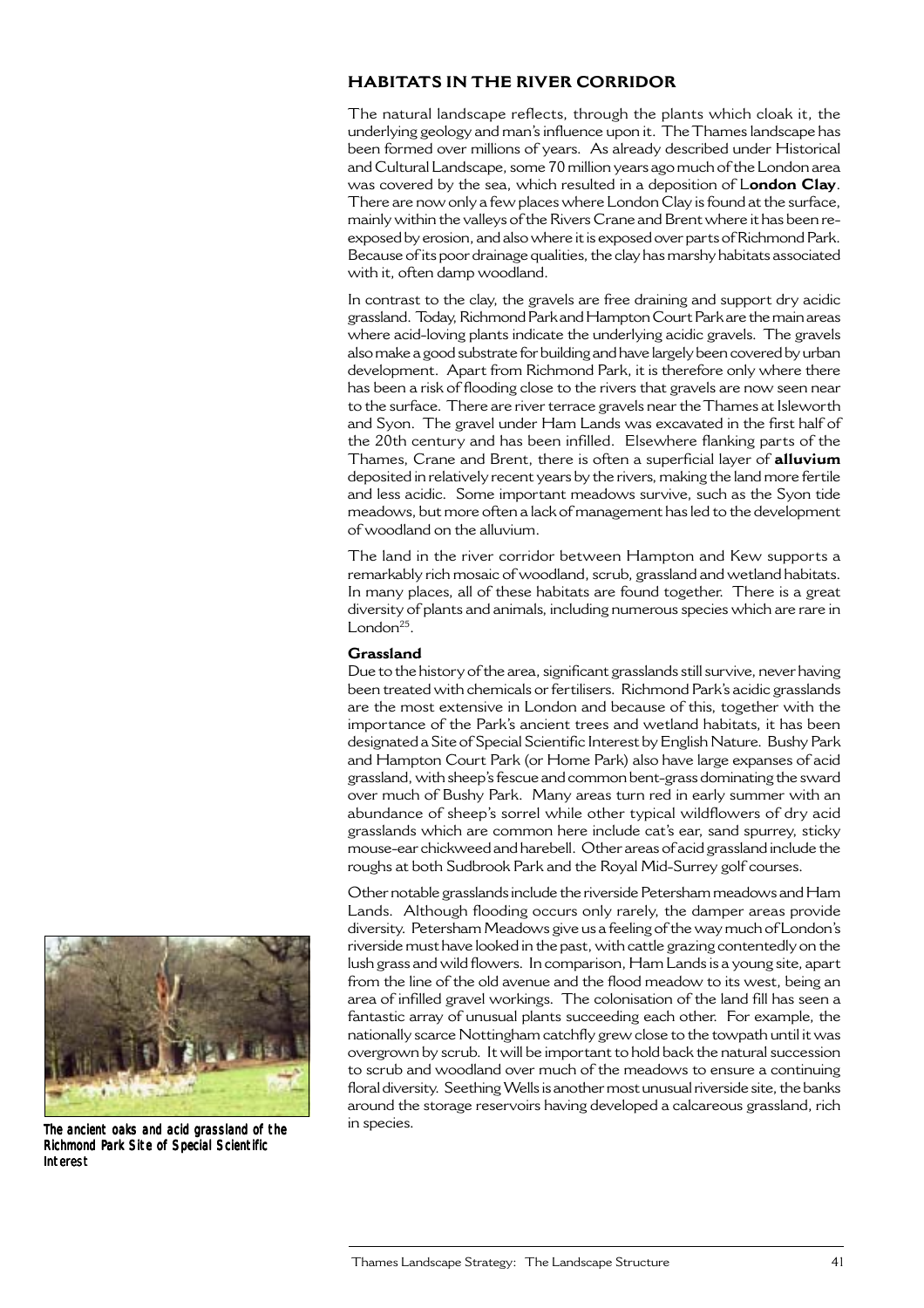Broadleaved woodland - native

 $U_1$ - Or semi-mip

|                            | Broadleaved woodland - non-native                                                  |
|----------------------------|------------------------------------------------------------------------------------|
|                            | Un- or semi-improved neutral grassland                                             |
|                            | Parkland                                                                           |
|                            | Scrub                                                                              |
|                            | <b>Woodland Park</b>                                                               |
|                            | Un- or semi-improved acid grassland                                                |
|                            | Bare artificial habitat                                                            |
|                            | Parkland + Species-rich herbaceous fen                                             |
| 'M                         | Parkland + Un- or semi-improved acid grassland                                     |
| 777                        | Broadleaved woodland - native + Species-rich herbaceous fen                        |
| ///                        | Broadleaved woodland - native + Scrub                                              |
| 77)                        | Broadleaved woodland - native & non-native                                         |
| 711                        | Un- or semi-improved neutral grassland + Other perennial, rhizomatous species      |
| ZZ.                        | Parkland + Woodland Park                                                           |
| $\bm{\mathcal{W}}$         | Parkland + Other perennial, rhizomatous species                                    |
|                            | Other perennial, rhizomatous species                                               |
|                            | Wet marginal vegetation                                                            |
| 77                         | Ruderal/ephemeral communities + Bare artificial habitat                            |
|                            | Ruderal/ephemeral communities                                                      |
|                            | Scrub + Other perennial, rhizomatous species                                       |
|                            | Standing water                                                                     |
|                            | Other perennial, rhizomatous + Species-rich herbaceous fen                         |
|                            | Un- or semi-improved neutral grassland + Species-rich herbaceous fen               |
|                            | Wet marginal vegetation + Other perennial, rhizomatous species                     |
|                            | Woodland park + Other perennial, rhizomatous species                               |
|                            | Un- or semi-improved basic grassland                                               |
|                            | Other                                                                              |
| ///                        | Woodland park + Un- or semi-improved acid grassland                                |
| <b>Service Service</b>     | Arable, intensive livestock paddocks etc.                                          |
| W                          | Acid grass $+$ Other perennial, rhizomatous species                                |
|                            | <b>Bracken</b>                                                                     |
| 777                        | Woodland Park + Bracken                                                            |
|                            | Coniferous woodland                                                                |
|                            | Species-rich herbaceous fen                                                        |
| ヘヘ                         | Un- or semi-improved neutral grassland + Woodland Park                             |
| 7 F I                      | Broadleaved woodland - non-native $+$ Un- or semi-improved neutral grassland       |
| 777                        | Un- or semi-improved neutral grassland + Arable, intensive livestock paddocks etc. |
|                            | Improved/reseeded grassland                                                        |
| $\boldsymbol{\mathcal{N}}$ | Improved/reseeded grassland + Un- or semi-improved neutral grassland               |
|                            | Un- or semi-improved neutral grassland + Un- or semi-improved acid grassland       |
| 777                        | Un- or semi-improved neutral grassland + Bracken                                   |
|                            |                                                                                    |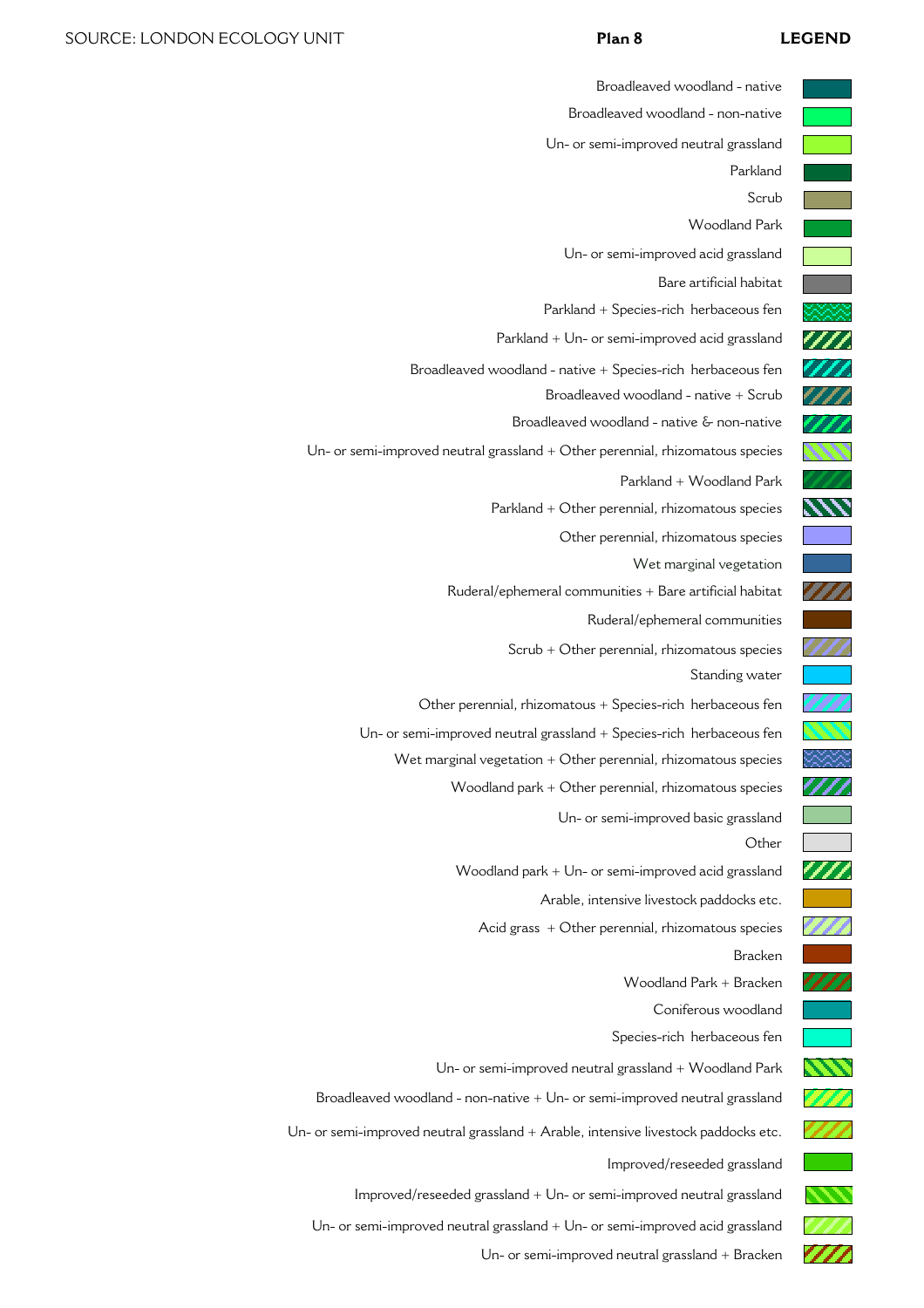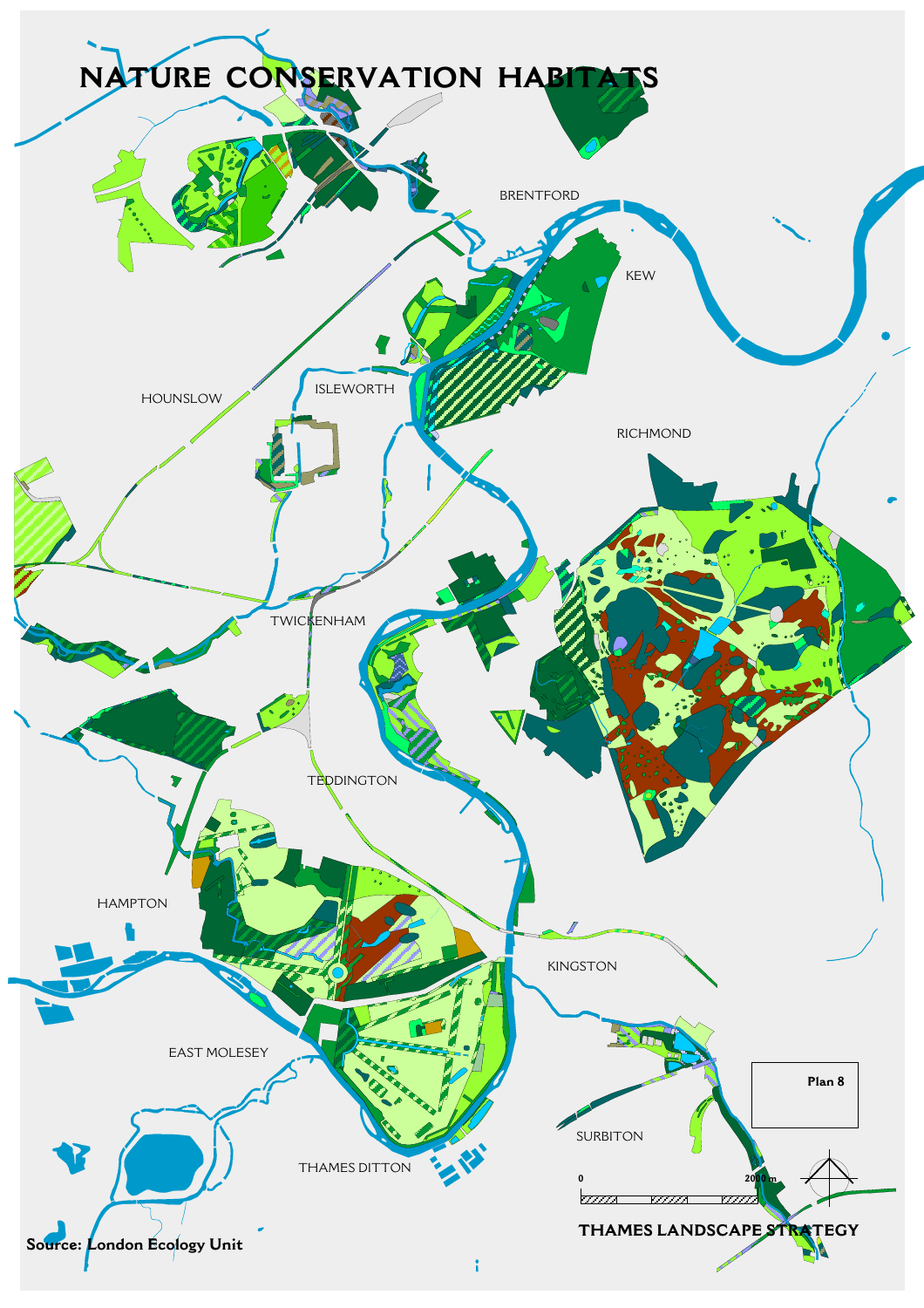There are many other areas of grassland within the river corridor which could be managed more sympathetically to provide a diverse sward which would attract butterflies and other invertebrates and hence support more animals such as bats and birds.

*Policy NL 7: Manage significant grassland habitats with a traditional regime of grazing or hay cut, with no fertilisers or herbicides, to maintain or improve their diversity. Control the spread of scrub and bracken to conserve and enhance the nature conservation interest of the habitat.*

# **Trees, Woodland and Scrub**

Broadleaved woodland would once have covered almost all of the Thames valley, but clearance and management which started in Neolithic times, has produced the grasslands and the subsequent scrub and secondary woodland, on managed grasslands.

While sadly there is no ancient (pre-1600) woodland in the area, there are many individual trees of great age, especially in the ancient wood pasture of Richmond Park, which has almost 500 oaks pre-dating the enclosure of the park nearly 350 years ago. The trees were pollarded in the past for firewood and poles and to allow the tree to re-grow out of reach of browsing cattle and deer. The practice of pollarding has extended the life of the trees, and these ancient trees now support an unusually large number of animals, including over 200 types of beetle, as well as hole-nesting birds rare in London, such as the little owl and more recently the mandarin duck.

Dead and decaying wood is an important habitat in the regeneration cycle, which supports specialised plants and animals. All forms of dead wood, both standing or rotting on the ground, contribute to this habitat.

The secondary woodlands which have developed on abandoned farmland or common land, are influenced by the underlying soils; silver birch, elm, sycamore and oak have colonised the acidic grasslands. Close to the river and on the islands, where there is more fertile alluvium, damp willow woodland grows, sheltering wetland plants such as wild angelica.

Where tree planting takes place in appropriate 'natural' areas, local tree stock should be used when possible, or even better, natural regeneration should be encouraged to ensure the local genetic link is kept.

Scrub occurs as a transitional stage in the succession from grassland to woodland. Although scrub invasion into herb-rich grassland can often be detrimental to nature conservation, greatly reducing floral diversity, scrub in itself is an important habitat, especially for birds, providing food, shelter and nest sites. To prevent scrub developing into woodland it needs to be held in the transitional stage by cutting areas every 10 years or so. Indeed some parts of the secondary woodlands in the area could be similarly managed on a short coppice rotation to provide dense thickets which are so attractive to nesting birds.

*Policy NL 8: Create new pollards and manage the woodlands and scrub to provide diversity of age and structure, conserving and enhancing nature conservation interest. Where practical, conserve dead/dying standing and fallen trees as dead wood habitat.*

### **Wetlands**

Apart from the River Thames and tributaries, there are a number of small streams and ditches, ponds, marshy vegetation and wet grassland.

The most important wetland for nature conservation is the Syon Park flood meadows, designated by English Nature as a Site of Special Scientific Interest. The meadows are particularly unusual because part of the land is inundated twice daily by the freshwater tide. As a consequence there are some very rare species such as the German hairy snail and the two-lipped door snail. The riverside muds have been colonised by willows and a shrub layer of mostly elder. While the trees are valuable for roosting birds, it is the wet grassland and creeks which need to be given priority in future management.



Petersham Meadow links the Thames to Richmond Park up the wooded escarpment



The Syon tide meadow Site of Special Scientific Interest - gradually being covered by scrub growth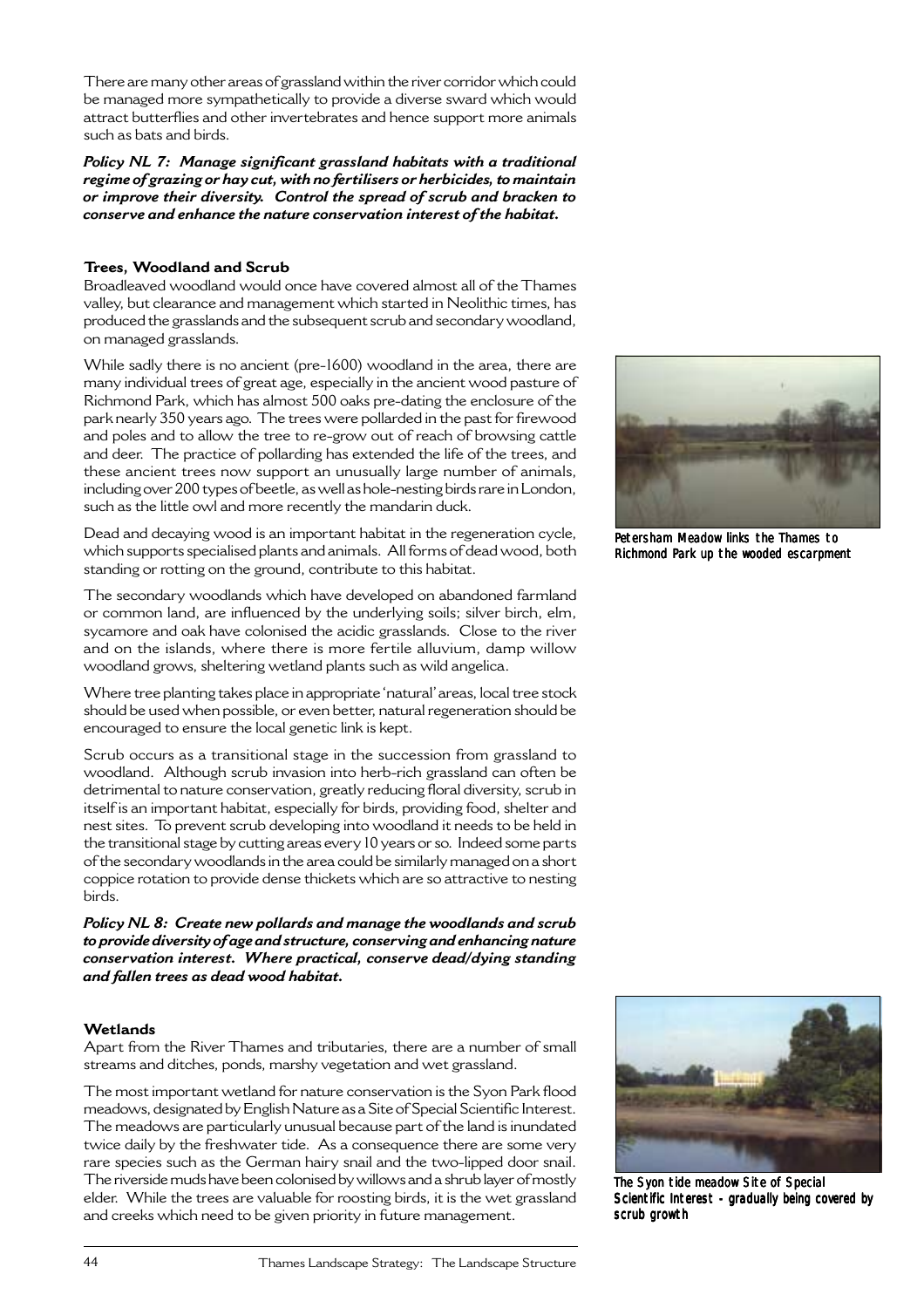

A heron watches impassively as scullers pass by at Brentford Ait



Grebes breed blithely on rafts near Marble Hill

Other wetlands in the area include the wet ditch running down the northwestern side of the Old Deer Park, the ponds at Richmond Park and Bushy Park and also small ponds on the golf courses. The well-managed wetlands are a riot of colour in the summer months with flowering water plants and dragonflies, but many of the ponds and the ditch have been neglected in recent years and have become overgrown and dark, and in places stagnant. The London Borough of Richmond is planning a clearance programme around the ha-ha over the next couple of years.

*Policy NL 9***:** *Manage the wetlands by keeping trees and scrub to a minimum to allow sunlight on to the water and edges, and where appropriate, maintain by grazing or cutting the wet grassland. Restore old wetland systems and take opportunities to create new wetlands where appropriate, with the aim of conserving and enhancing the nature conservation interest of the habitat.*

#### **Green Links**

Green links are relatively continuous areas of open space leading through the built environment. The links work most effectively if they connect green places to each other and to the Green Belt, preventing individual sites from becoming isolated.

Watercourses are important links, especially the Thames, Crane and other rivers. The Thames connects Hampton Court and Bushy Parks with Ham Lands and Petersham Meadows and from there it links to the Old Deer Park, Syon and Kew. The extensive open area of Richmond Park is connected to the river via Petersham Meadows.

Opportunities which arise to make links more effective by establishing a seminatural habitat should be grasped, particularly connecting the Old Deer Park to the north of Richmond Park, and Ham Lands across to and through several sports pitches in Teddington and Bushy Park. The tributaries which link with green spaces further upstream could also be improved.

The historic avenues of trees connecting parks are also important links in this area. A continuous length, preferably with traditionally managed grassland below the trees, provides a valuable connecting habitat, as well as a visual link for people.

*Policy NL 10: Conserve, improve and create green links for the benefit of nature conservation, making existing green areas such as sports pitches more attractive to wildlife.*



Resting dragonfly

# **WILDLIFE AND PEOPLE**

Since Neolithic times, wildlife has been adapting to and taking advantage of man's modifications to the natural environment. Through the centuries, man has not only relied on wildlife for his own survival but drawn on it for entertainment and inspiration.

Between Hampton and Kew there are a remarkable number of open spaces, including the River Thames, which bring wildlife close to people. Within the area virtually the whole population is within one kilometre of accessible places, recognised as high quality wildlife areas.

Although housing and workplaces usually take priority within built up areas, the pleasure of seeing grebes nesting on the river or dragonflies over a flooded ha-ha brings a richness to human life which is difficult to define in quality of life surveys. The Thames landscape offers a particularly good opportunity to demonstrate and explain the wildlife still flourishing within our city.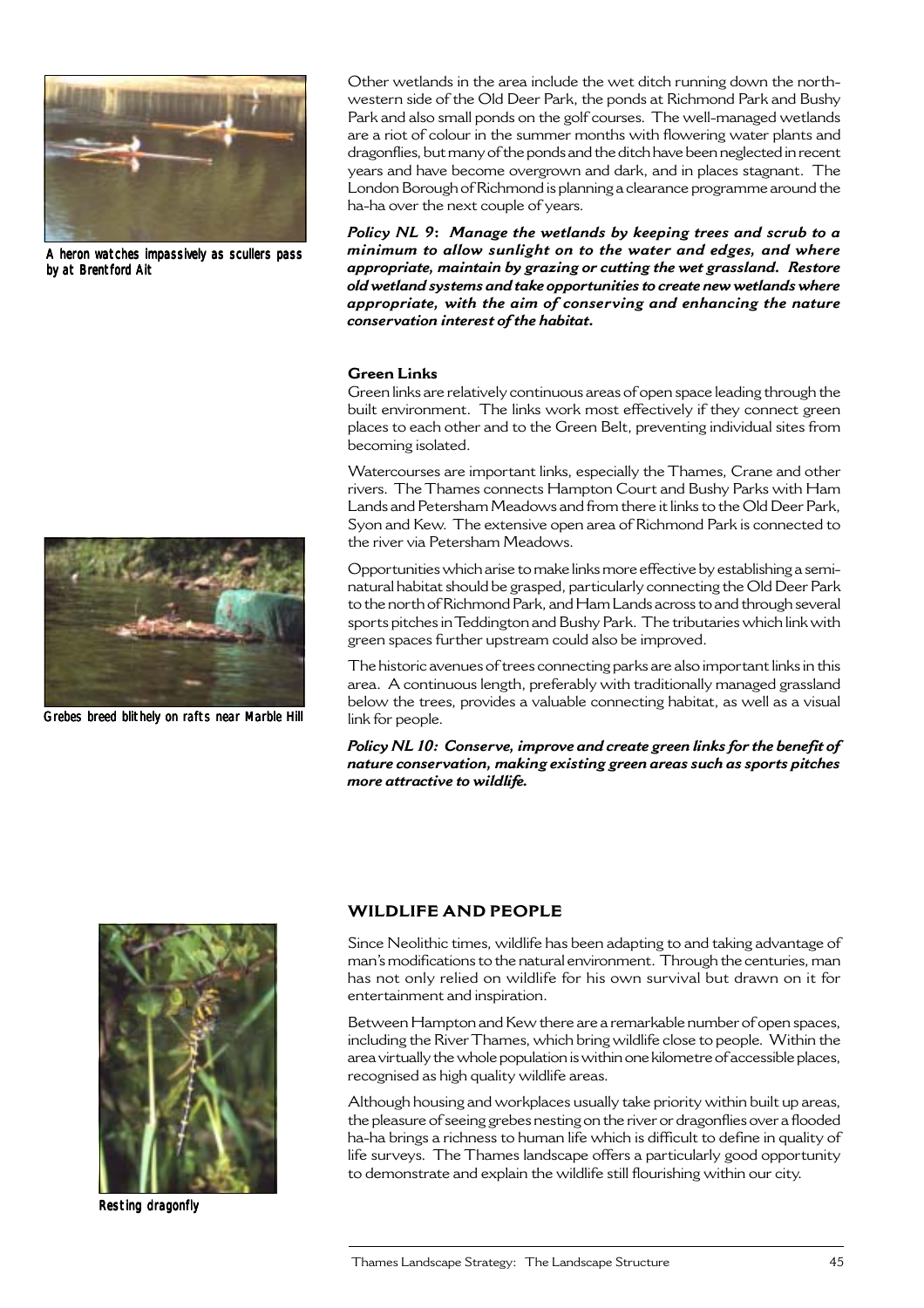# **Access to the Natural Landscape**

The Thames Path and the Royal Parks offer some of the best access to areas of nature conservation interest. Although it is necessary to restrict access to some sensitive sites, many are still visually accessible. The Syon flood meadows and wooded aits, for example, can be enjoyed from the towpath opposite. Recent development of scrub and woodland has however significantly reduced the visual access from the towpath to places like Syon and Ham Lands.

On the tidal part of the river, the foreshore offers a fascinating area for public access. Where access to the intertidal zone would not damage nature conservation interests, additional steps and stairs could open up long stretches of the river at low tide.

Maintaining traditional management of grassland and other habitats needs little modification to accommodate visitors. Examples of work that might be needed include regular cutting of paths through hay meadows, and coppicing wide rides through woodland both of which increase the habitat diversity for wildlife.

*Policy NL 11: Assist people in enjoying places of nature conservation importance by providing appropriate visual or physical access arrangements, except where it would prove detrimental to the nature conservation interest.*

# **Community Involvement**

The more each of us knows about our local environment the more we care about it. Involvement in caring for the environment develops our sense of stewardship and commitment.

Active involvement in conserving the natural landscape can take many forms, such as physical work, monitoring species, acting as a warden, and campaigning. There are many voluntary groups which have formed to meet a perceived need not fulfilled by the statutory or private sectors. One of the advantages of these groups is their freedom to express views and carry out campaigns on sensitive matters without the need to take account of an official statutory or corporate position. This enables them to raise public awareness of issues, put pressure on local and national government and to offer advice to the statutory and private sectors.

Between Hampton and Kew, a number of voluntary organisations take an active interest in nature conservation and the environment; some are specific to one place and others have a regional or national concern. Groups which have been formed through concern for one place, to campaign for its protection and to lobby for or assist with its good management include the formally constituted Friends of Bushy and Home Parks, Friends of the Old Deer Park, and Friends of Richmond Park, and also informal groups such as the group of residents which cares for Kew Pond.

Regional and national organisations have active local groups. The London Wildlife Trust has an active group in Kingston which manages three small nature reserves, the Hounslow group manages Isleworth Ait, and the Richmond group runs a regular programme of walks, talks, and conservation work days. The Surrey Wildlife Trust also has a Kingston group.

The British Trust for Conservation Volunteers (BTCV) specialises in involving people in practical conservation management work. The BTCV employs a Richmond Project Officer who encourages volunteers, including youth groups and people with special needs to take part.

Friends of the Earth (FOE) has a very active Richmond and Twickenham group which has successfully campaigned for Richmond to employ an Ecology Officer, and for the banning of anglers' lead weights which were such a danger to swans. FOE has also taken a leading role in the establishment of the Richmond Environmental Information Centre, which is also supported by the London Wildlife Trust, Richmond Tidy Group, Richmond Boat Project and the BTCV. PHAB (Physically handicapped and able-bodied) is involved in the plans for an environmental centre in Richmond Park.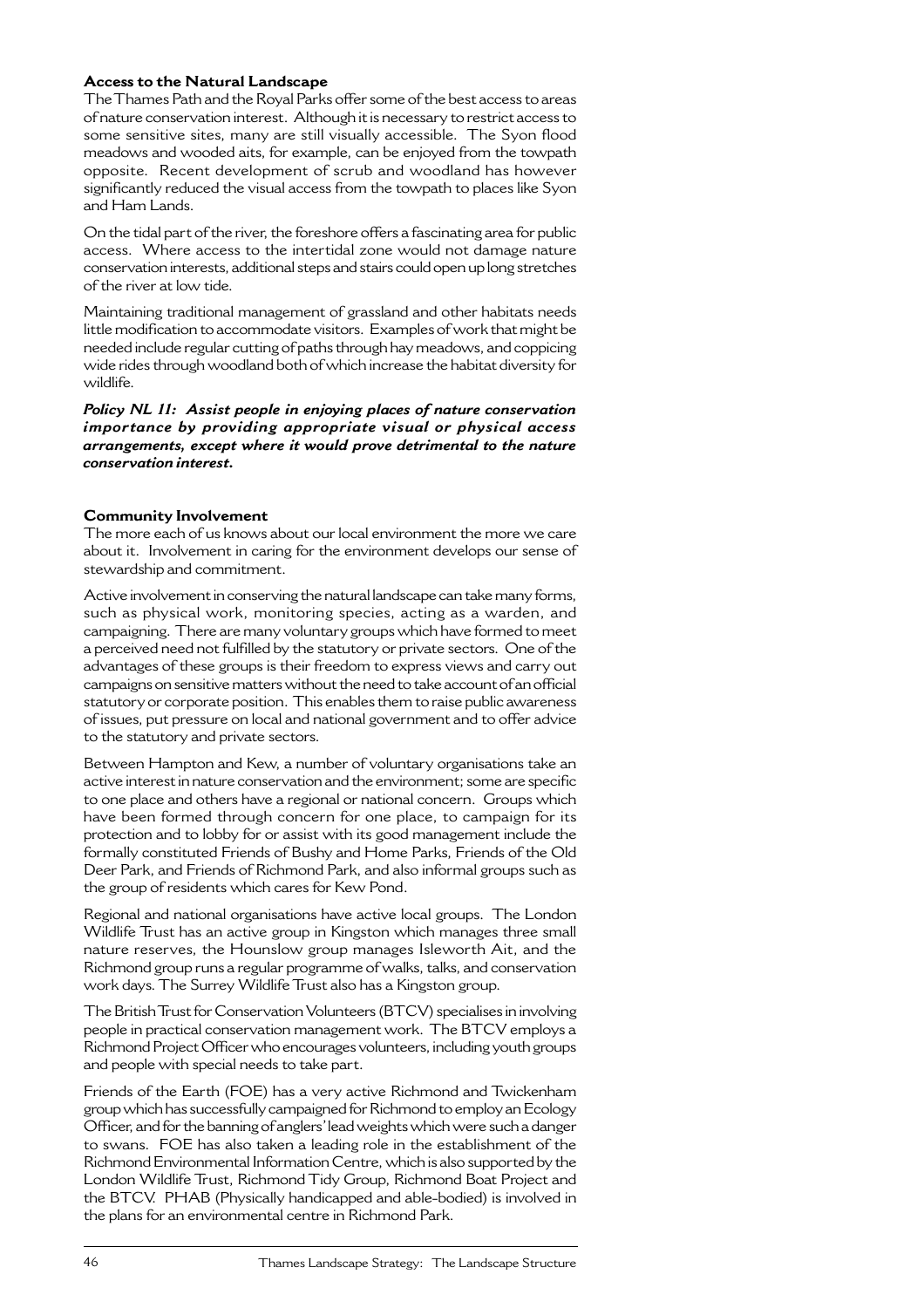Other organisations which are active in the area include the Royal Society for the Protection of Birds, and the Wildfowl and Wetlands Trust which is to establish a London centre at Barn Elms Reservoirs. The Groundwork Trust, a government initiative, may set up a trust in Richmond with the aim of environmental improvement, and involving local people. Ultimately as many local interest groups as possible should be encouraged to understand and support nature conservation issues.

#### *Policy NL 12: Encourage community involvement and action for conservation at all levels.*

### **Environmental Education and Promotion**

The growing interest in, and awareness of, the environment has led to an increasing importance being placed on environmental education, both within the school curriculum and for the community at large.

The Thames Landscape Strategy provides a wealth of opportunities for interpreting the landscape, the wildlife and the history, and also for taking action to manage the landscape.

For schools, places to visit for fieldwork are important and within the area there is a wide choice. Nature areas within school grounds are also valuable for children and teachers - and for the wildlife. The Learning through Landscapes Trust is encouraging schools to make more imaginative use of their grounds to ensure that children enjoy their environment.

As well as formal education, people learn about nature conservation through for example, events, leaflets, organised walks and talks, and interpretation on site. The proposed environmental centre in Richmond Park should provide an exciting place to learn about wildlife and history. The Woodland Open Days held in Richmond have been successful, demonstrating woodland management techniques and traditional woodland crafts. Any active management of a habitat is an education and demonstrates to other people that someone is caring for the area.

*Policy NL 13: Encourage schools to make good use of local nature conservation sites and their own school grounds. Promote environmental education, particularly through interpretation of the natural landscape. Provide on- and off-site information about current management initiatives.*

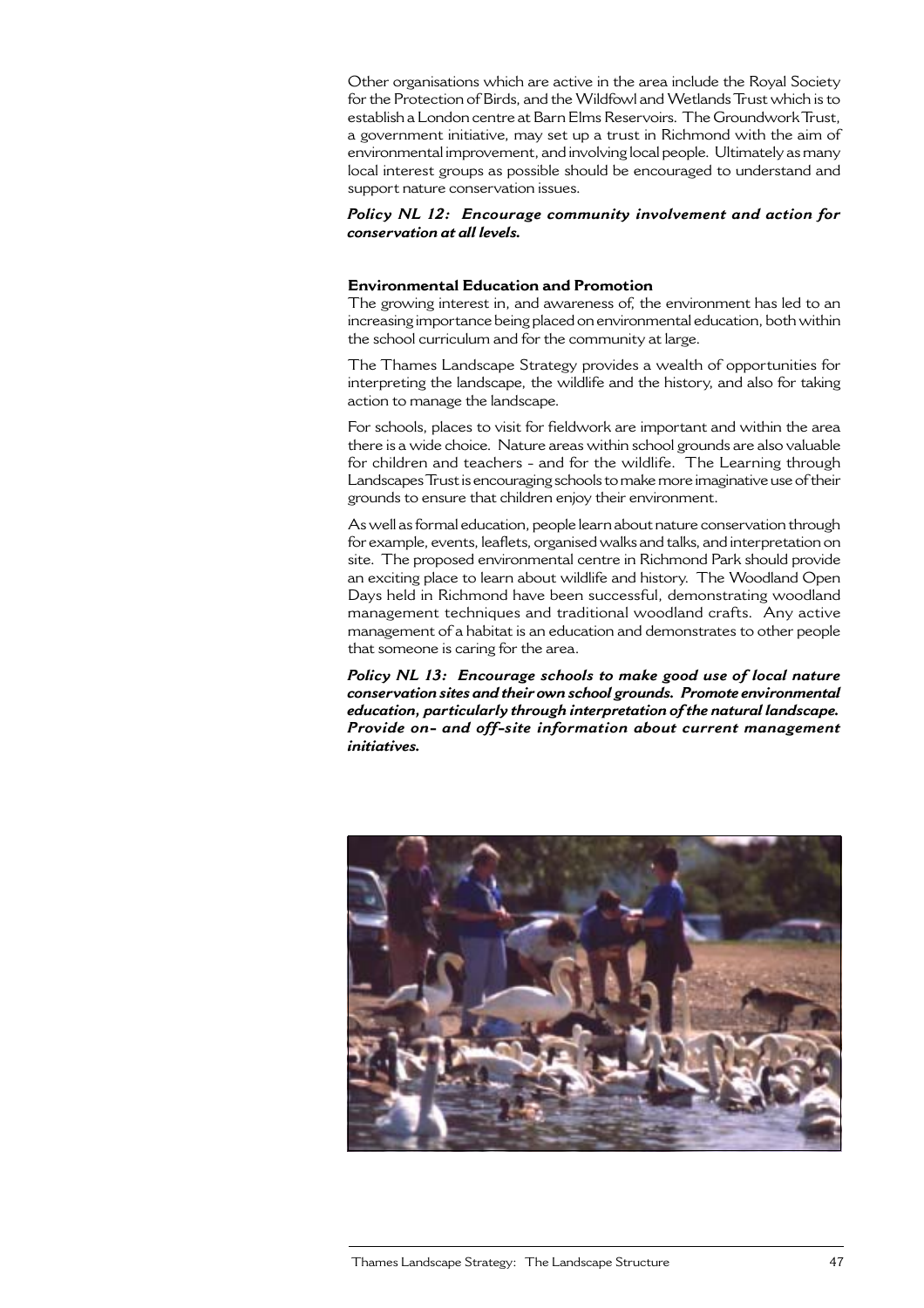# **THE IMPORTANCE AND PROTECTION OF PLACES FOR NATURE CONSERVATION**

The following places for nature conservation, shown on Plan 9, are graded according to their importance:

**Sites of Special Scientific Interest** (SSSIs) are notified by English Nature (under the 1981 Wildlife and Countryside Act) to protect areas of national importance. Syon Park and Richmond Park are the SSSIs in the area.

In Surrey, sites of County importance are designated **Sites of Local Nature Conservation Importance**, while in London there are three grades:

- **Sites of Metropolitan Importance** are those sites which contain the best examples of London's habitats, rare species, rare assemblages or are particularly significant within large areas of otherwise heavily built-up London. Sites of Metropolitan Importance in the area include the Rivers Thames and Crane, Bushy and Home Park, Ham Common, Ham Lands, Petersham Common, and Sudbrook Park Golf Course.
- **Sites of Borough Importance** are important from a borough perspective, where loss of the habitat would mean a significant loss to the borough. These include Kew Gardens and the Old Deer Park, the Copse and Holly Hedge Field (formerly part of the grounds of Ham House), Petersham Lodge Woods, Petersham Meadows, Seething Wells Reservoirs, and Syon Park.
- **Sites of Local Importance** are of particular value to nearby residents or schools. These sites may already be used by schools for nature study or be run by management committees mainly composed of local people. They include some cemeteries, the Cassel Hospital, the Hogsmill River in central Kingston, Hampton Court House grounds, Marble Hill Park and Orleans House Gardens, and Kew Pond and Kew Green.

An additional local designation is:

**• Local Nature Reserve** (LNR) status can be declared by a local authority, on land in which it has a legal interest, after consultation with English Nature. Grant aid is available. A management plan places nature conservation as top priority and encourages educational use and community involvement. There are LNRs at Ham Lands and the Hogsmill River Park.

Another form of protection is through sympathetic ownership and this is extensive in the area, with most of the green spaces owned by the boroughs, the Royal Parks, and Crown Commissioners, and the Thames managed by the NRA and PLA, all of which have conservation and recreation as primary aims. Some of the publicly owned land is leased and there will be opportunities in the future to re-negotiate the terms of the leases to specify sympathetic conservation management. The London Wildlife Trust has a licence to manage Isleworth Ait, which is owned by Thames Water but leased to Speyhawk Ltd. The Countryside Commission's 10-year Stewardship Agreement, already covering Syon Park, Ham Lands and Petersham Meadows, provides a useful mechanism for conservation management.

*Policy NL 14: Strongly resist development, management or change of use which could damage or destroy the nature conservation importance of SSSIs, SoMIs, SoBIs, LNRs and other identified Sites of Importance for Nature Conservation. Encourage both management which promotes the conservation and enhancement of wildlife wherever possible, and proposals to increase the number, size and diversity of sites of nature conservation importance.*